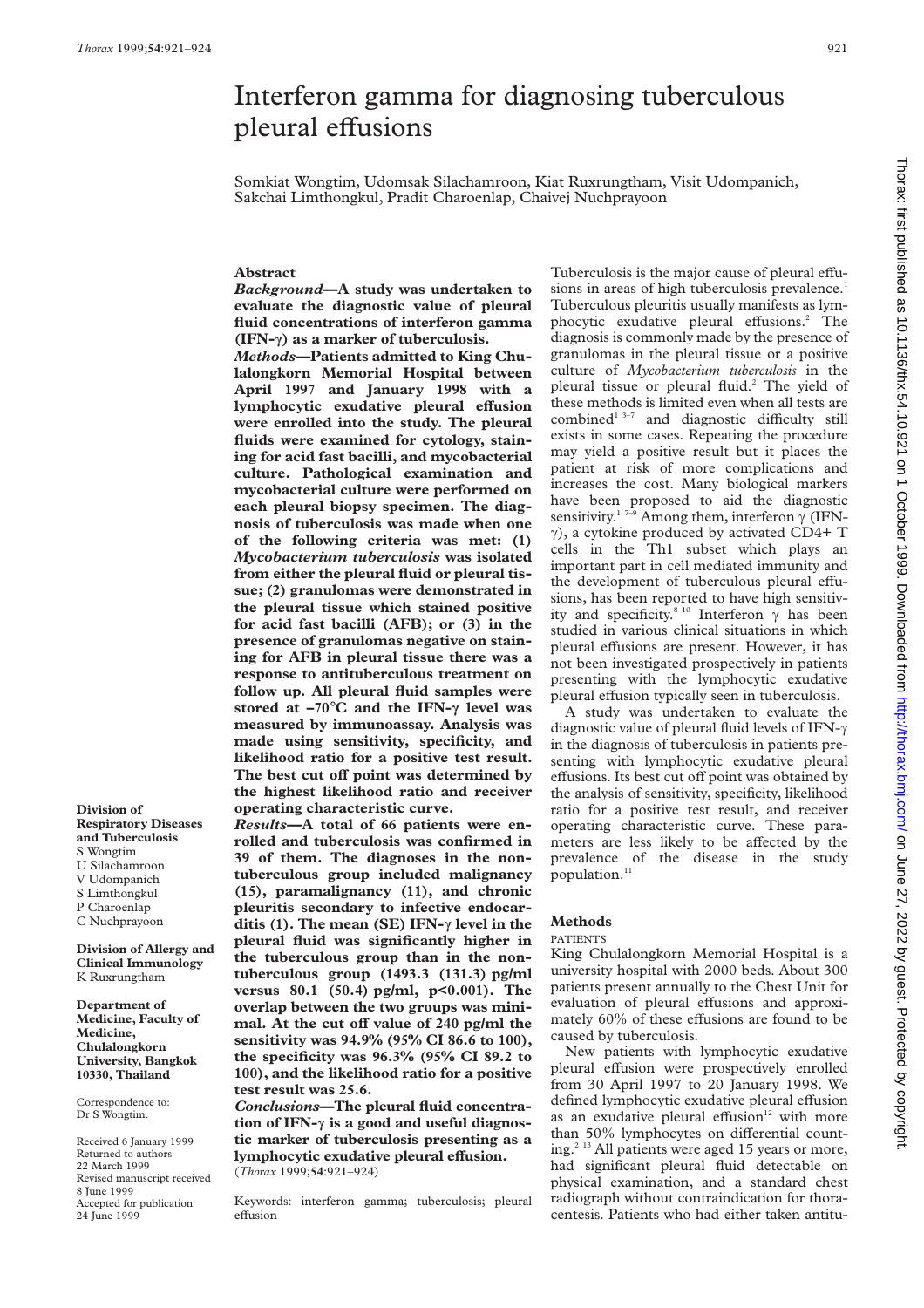berculous drugs prior to thoracentesis or had previously had the cause of their effusion diagnosed were excluded. The sample size was calculated with the expectation that the test would have the sensitivity of at least 90% with no more than 10% error. The prevalence of tuberculosis was estimated at 60% among patients with lymphocytic exudative pleural effusion. At least 60 cases were required to show statistical power. The study protocol was approved by our institutional review board and written consent was obtained from all of the patients.

# SPECIMEN COLLECTION AND PROCESSING

For each subject 40 ml of pleural fluid was collected in a heparinised syringe during thoracentesis. The first 20 ml sample was submitted for total and differential cell counting, acid fast staining, cytological examination, and measurement of protein and lactate dehydrogenase concentrations. Another 20 ml sample was centrifuged at 3000 rpm for 15 minutes. The supernatant was frozen at  $-70^{\circ}$ C within one hour after thoracentesis pending IFN- $\gamma$ measurement. The sediment was used for mycobacterial culture. Pleural biopsy specimens were taken using an Abram or Cope needle to obtain at least four pieces of tissue, three were for pathological examination and one for mycobacterial culture.

For mycobacterial culture each sample was inoculated on Ogawa medium in duplicate and assessed weekly for mycobacterial growth for a total of eight weeks. *M tuberculosis* was identified by a positive niacin test.

IFN- $\gamma$  concentrations were measured using a commercial ELISA kit (Predicta IFN- $\gamma$  ELISA Kit, Genzyme Corp, USA) which has the sensitivity to detect concentrations of IFN- $\gamma$  as low as 3 pg/ml. All samples were thawed and measured simultaneously in duplicate by a technician in a blinded fashion. Each set of samples was measured and compared with the standard controls supplied by the manufacturer. The cost of the test was approximately US\$20 per sample.

# DIAGNOSIS OF TUBERCULOSIS

Patients were diagnosed as having tuberculosis when they met one of the following criteria: (1) *M tuberculosis* was isolated from either the pleural fluid or pleural tissue; (2) granulomas were found in the pleural tissue and stained positive for acid fast bacilli (AFB); or (3) in cases of granulomas in the pleural tissue that did not stain positive for AFB there was a response to antituberculous treatment on follow up.

Malignant pleural effusions were diagnosed either by a positive pleural fluid cytology result or positive malignant cells in pleural biopsy specimens.<sup>14</sup>

The patients suspected of having malignancy on clinical grounds with initial negative results were further investigated by repeating the thoracentesis, pleural biopsy, and evaluation for primary tumour. Patients in whom a primary tumour responsible for the development of the pleural effusion was confirmed without tumour AFB = acid fast bacilli.

cells being identified in the pleural cavity were classified as having paramalignant effusions.

# STATISTICAL ANALYSIS

The patients were divided into two groups according to the cause of their effusiontuberculous and non-tuberculous. The difference in the mean IFN- $\gamma$  levels was determined by the unpaired *t* test. The sensitivity, specificity, and likelihood ratio for positive test result  $(LR+)$  of all probable cut off points were calculated as follows:

Sensitivity = true positive/(true positive  $+$ false negative)

Specificity = true negative/(true negative  $+$ false positive)

Likelihood ratio for positive test result  $(LR+)$  = sensitivity/ $(1$ —specificity).

The 95% confidence intervals (95% CI) of the sensitivity or specificity were calculated from sensitivity or specificity  $\pm 1.96$ SE. The final analysis was made by the receiver operating characteristic (ROC) curve. The best cut off point was determined by the highest LR+ and analysis by ROC curve.

## **Results**

During the period of recruitment 180 patients underwent thoracentesis at our unit. One hundred and nine patients were eligible for the study (untreated lymphocytic exudative pleural effusion of unknown cause) but 21 cases were excluded because of inadequate specimen collection or inappropriate handling and 22 cases were excluded because a final diagnosis could not be made, leaving 66 cases to be enrolled in the study.

The tuberculous group consisted of 39 patients of mean (SE) age 40.6 (2.7) years (range 15–75) with a male to female ratio of 5.5:1. The predisposing factors for tuberculosis were HIV infection (11 cases), diabetes mellitus (3 cases), and administration of steroid (1 case).

The non-tuberculous group consisted of 27 patients of mean (SE) age 57.4 (3.5) years (range 18–94) with a male to female ratio of 1:3.5. Fifteen had a malignant pleural effusion, 11 a paramalignant effusion, and one had chronic pleuritis secondary to infective endocarditis.

The yields of the various methods for diagnosing tuberculosis are shown in table 1. Acid fast staining of pleural fluid was negative in all cases. The cultures of pleural fluid and pleural biopsy specimens were positive in 28.2% and 39.5% of patients, respectively. Granulomas were detected in the pleural tissue in 84.6% of patients.

#### *Table 1 Yields of various methods for diagnosing*  $tuberculous pleural effusion$

| Methods                              | Yields $(\%)$ |
|--------------------------------------|---------------|
| Pleural biopsy culture               | 39.5          |
| Pleural fluid culture                | 28.2          |
| Positive granuloma in pleural biopsy | 84.6          |
| Positive AFB in pleural biopsy       | 43.6          |
| Positive AFB in pleural fluid        |               |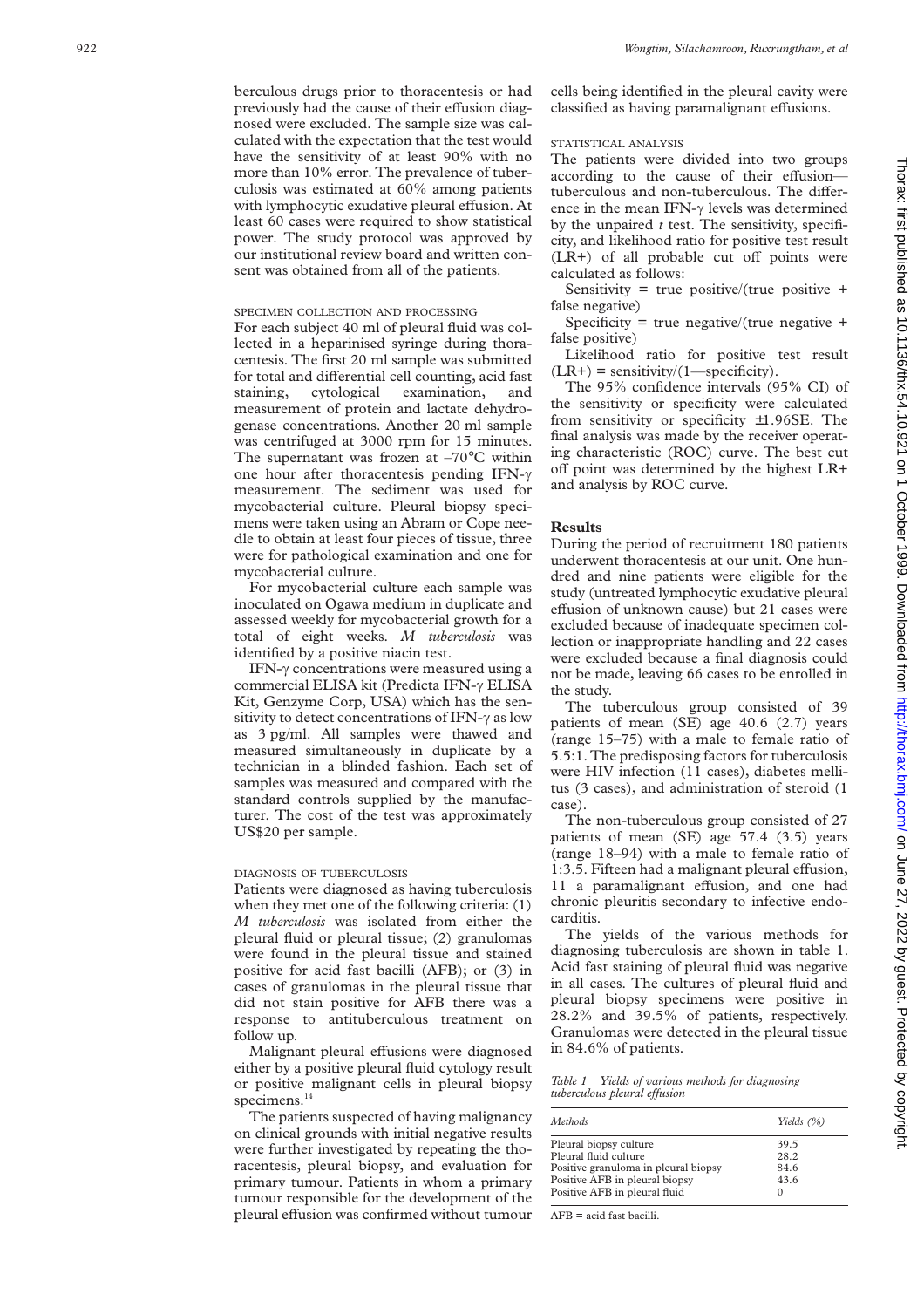

*Figure 1* Distribution of interferon  $\gamma$  *in pleural fluid of patients with and without tuberculosis.*

The mean (SE) concentration of IFN- $\gamma$  in the pleural fluid of the tuberculous group was 1493.3 (131.3) pg/ml (range 3–2750) and of the non-tuberculous group was 80.1 (50.4) pg/ ml (range  $3-1365$ ). This difference was statistically significant (p<0.001). There was minimal overlap in the IFN- $\gamma$  levels between the two groups as shown in fig 1.

There were two patients with a tuberculous pleural effusion who had low IFN- $\gamma$  levels (<240 pg/ml). Both were over 60 years of age and one had poorly controlled diabetes mellitus. Serological examination for anti-HIV was negative and both had non-specific findings on pleural fluid cytology and pleural biopsy. The diagnosis was confirmed by positive culture of *M tuberculosis* from the pleural tissue and fluid. They showed an initial response to antituber-

*Table 2 Sensitivity, specificity, and likelihood ratio for positive test result* ( $LR+$ ) for all possible cut off points

| Cut off point<br>(pg/ml) | Sensitivity | Specificity | $LR+$ |
|--------------------------|-------------|-------------|-------|
| $\Omega$                 | 1.000       | 0.000       | 1.00  |
| 22                       | 0.974       | 0.593       | 2.39  |
| 83                       | 0.974       | 0.889       | 8.77  |
| 88                       | 0.949       | 0.889       | 8.54  |
| 240                      | 0.949       | 0.963       | 25.62 |
| 1300                     | 0.538       | 0.963       | 14.54 |
| 1400                     | 0.538       | 1.000       |       |
| 2750                     | 0.000       | 1.000       |       |



*Figure 2 Receiver operating characteristic curve for using interferon*  $\gamma$  *for diagnosis of tuberculous pleural effusions.* 

culous treatment but did not complete the follow up.

One patient with a malignant pleural effusion had a very high level of IFN- $\gamma$  (1365.1 pg/ ml). She was 32 years old and had a moderate right pleural effusion. Thoracentesis was performed twice and adenocarcinoma was revealed by cytological examination of the pleural fluid and pleural biopsy specimens. All specimens sent for mycobacterial culture were negative. She died soon after the diagnosis was made and no necropsy was performed.

No correlation was found between the IFN- $\gamma$ level and protein content of the pleural fluid (*r*  $= -0.23$ ,  $p = 0.15$ ). There was no difference in the mean IFN- $\gamma$  level when the groups with small, moderate, and large pleural effusions were compared (one way ANOVA,  $p = 0.49$ ).

The HIV status was known in 16 patients in the tuberculous group (the serology for anti-HIV was only done with the patient's permission). Eleven patients with positive results had a median IFN- $\gamma$  level of 1177 pg/ml. The median of the five remaining cases was 503 pg/ ml. This difference was not statistically significant by the median test ( $p = 0.128$ ).

All possible cut off points were determined and sensitivity, specificity, and LR+ for each cut off were calculated and are shown in table 2. An ROC curve based on these data was constructed as shown in fig 2.

# **Discussion**

Tuberculous pleural effusions are thought to result from rupture of a subpleural caseous focus in the lung into the pleural space.<sup>4</sup> Delayed type hypersensitivity is induced by tuberculoprotein and leads to the development of a pleural effusion. Lymphocytes from this pleural fluid produce high concentrations of IFN- $\gamma$  after in vitro stimulation with PPD.<sup>15-17</sup> High levels of IFN- $\gamma$  are found in patients with tuberculous pleural effusions, while it is almost undetectable in pleural effusions of other aetiologies.18–20

The level of IFN- $\gamma$  in the pleural fluid has been reported to have a high sensitivity and specificity in tuberculous pleural effusion. $8-10$  However, most of the earlier studies were conducted in various types of pleural effusion including patients who were unlikely to have tuberculosis. Our study was carried out prospectively in a clinical situation that would be used in practice. The results reveal that, in lymphocytic exudative pleural effusion, IFN- $\gamma$  levels are significantly higher in tuberculous than in non-tuberculous disease. The bimodal distribution and minimal overlap between the two groups makes it possible to differentiate tuberculosis from nontuberculous disease with a high sensitivity, specificity, and the likelihood ratio for a positive test result. Analysis of the data using a ROC curve (fig 2) shows the curve above the line  $x =$  $y$  and markedly angulated at 240 pg/ml IFN- $\gamma$ . According to these data the best cut off point is therefore 240 pg/ml. This yields a sensitivity of 94.9% (95% CI 86.6 to 100), a specificity of 96.3% (95% CI 89.2 to 100), and LR+ of 25.6. As previously discussed, a test in which the LR+